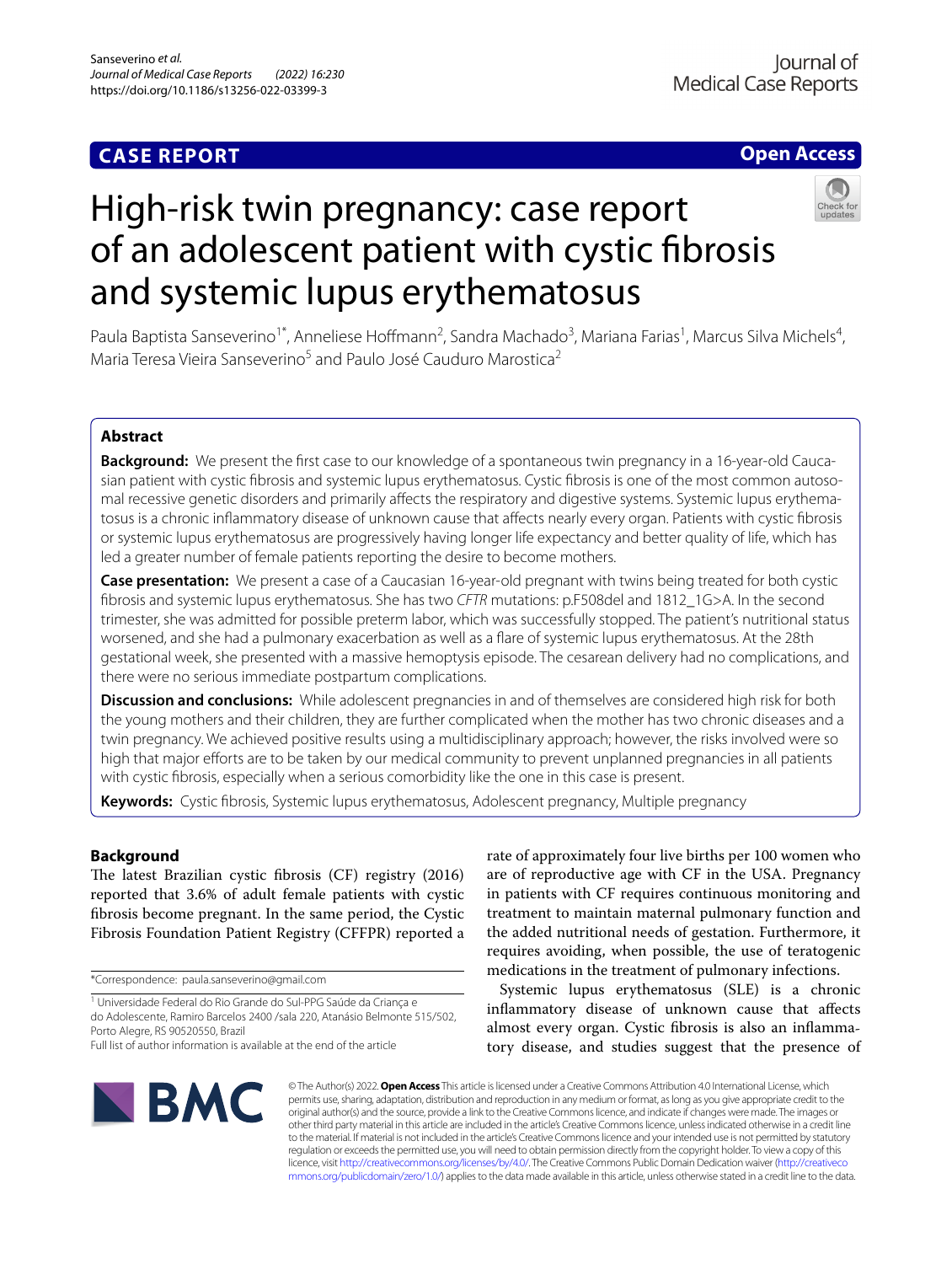infammation in CF airways is independent of previous infection [[1\]](#page-3-0). As with CF, a better understanding of the pathophysiology of SLE and the involvement of a multidisciplinary team over the last few decades led to an improvement of feto-maternal outcomes. Pregnancy can be associated with fares in patients with SLE [\[2](#page-3-1)].

Twin and teenage pregnancy are both independent risk factors for adverse pregnancy outcomes [\[3](#page-3-2)].

We present the frst case to our knowledge of a spontaneous twin pregnancy in a 16-year-old Caucasian patient with cystic fbrosis and SLE.

#### **Case presentation**

The 16-year-old Caucasian patient presented here has CF and is followed regularly at our CF clinic. She has two identifed *CFTR* mutations: p.F508del and 1812\_1G>A. She has also been seen by our hospital's rheumatology team since she was diagnosed with SLE with hematologic activity in September 2016. On that occasion, she presented with thrombocytopenia, antinuclear antibody (ANA) 1:160 with speckled pattern, low c4 measure, Coombs test with agglutination intensity 3 out of 4 and intermittent arthralgia.

During a hospital admission for a pulmonary exacerbation in August 2017, she was treated with intravenous antibiotics and methotrexate was momentarily discontinued. Prior to resuming methotrexate, a known teratogenic drug, a pregnancy blood test (β-human chorionic gonadotropin) was conducted.

A pregnancy was then detected, and she was placed on prenatal follow-up with the obstetrics team. A frsttrimester ultrasonography showed that she had a monochorionic and diamniotic twin pregnancy. The patient was also treated for syphilis during her frst trimester [Venereal Disease Research Laboratory (VDRL) 1:4 on 18 September 2017]. In the second trimester, she was admitted for possible preterm labor, which was successfully stopped. However, the patient's nutritional status worsened, and she had a pulmonary exacerbation. Intravenous antibiotics (ceftazidime and oxacillin) were then initiated on the basis of her sputum cultures and safety profle concerning teratogenic risks. She also presented a SLE fare with thrombocytopenia and was treated with corticosteroids with a good response.

During pregnancy, a worsening in her lung function was observed. Her lung function prior to gestation showed an obstructive ventilatory pattern with a forced vital capacity (FVC) 110% and frst second of forced expiratory volume (FEV1) 76% of predicted.

Since admission during her second trimester, she struggled to gain weight. To improve her nutritional status, additional enteral feeding was started, and the patient had slow but progressive weight gain. At the 28th gestational week, she presented a massive hemoptysis episode. A bronchial artery embolization was then indicated. However, considering the radiation exposure involved in the procedure and the associated risk for the patient and the fetuses, a cesarean section was conducted beforehand (Fig. [1\)](#page-1-0).

The cesarean delivery in late January 2018 had no complications. The first-born baby weighed 880 g with an Apgar score of 1 and 8, and the second baby weighed 980 g with an Apgar score of 3 and 7, both being admitted to neonatal intensive care unit (ICU). They needed mechanical ventilation for at least their frst month of life. The firstborn was soon diagnosed with ventricular septal

<span id="page-1-0"></span>

**Fig. 1** Embolization of right bronchial artery with abnormal contrast impregnation of pulmonary parenchyma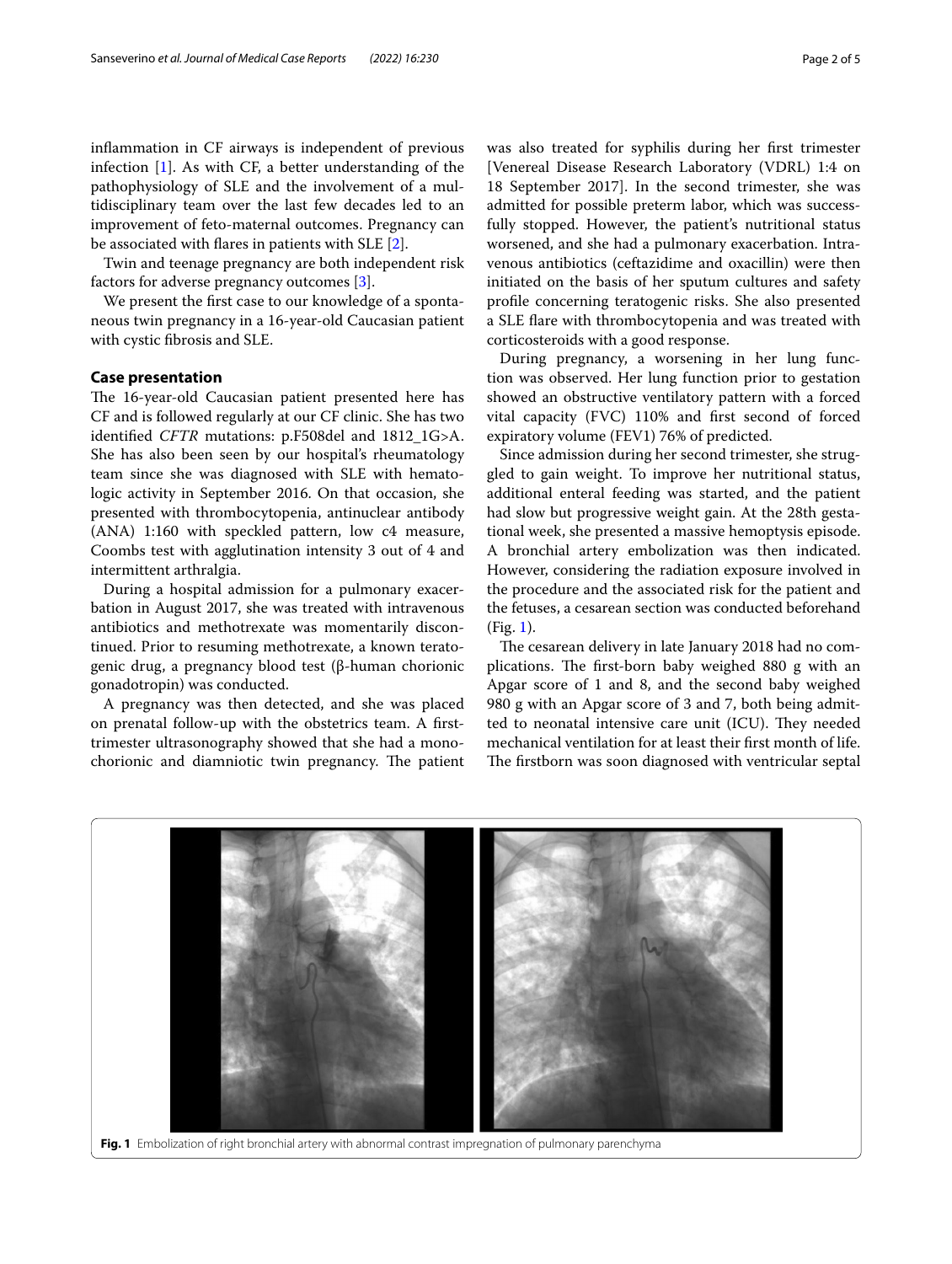defect and was managed with diuretics while awaiting surgical correction. The second baby needed supplemental oxygen but was slowly and successfully weaned of.

Our patient had no serious immediate postpartum complications. Both babies were discharged from the pediatric ward and are doing well at home so far. Our patient, however, has had several exacerbations since her delivery, mostly due to her lack of adherence to CF treatment. She also struggled with depression after birth and is now medicated and doing better in this regard.

### **Discussion and conclusions**

In the past few years, the life expectancy and quality of life of patients with cystic fibrosis have improved. This has led to increasing numbers of reports of female patients wishing to become mothers. In our pediatric service, this was the frst pregnant adolescent patient. As discussed by Jessup *et al.*, the growing number of parents with cystic fbrosis has implications not only for them, who already have the burden of CF care, but also for their children's risk of premature death [[4\]](#page-3-3). Tonelli *et al.* suggested that psychological support for mothers with CF and their children ought to be provided to decrease the incidence of depression, guilt, self-criticism, and lack of self-confdence [[5\]](#page-3-4). Our patient sufered from postpartum depression, including suicidal ideation, and responded well to psychiatric support. Our patient's treatment adherence was not optimal before or during her pregnancy. It was clear that, especially in the frst months, her CF treatment was neglected. Authors from a large single-center study in the USA recommended aggressive management for all pregnant women with cystic fbrosis, including the use of parenteral nutrition to maintain adequate weight gain  $[6]$  $[6]$  $[6]$ . The nutritional status of this patient was another challenge, since she was losing weight during the second trimester of pregnancy, and as a result she remained hospitalized to receive adequate treatment. Financial costs and patient burden are often high during pregnancy in patients with cystic fbrosis, including the high number of prenatal visits (mean 12), days on intravenous antibiotics (mean 30 days), and total hospitalization days, both pre- and postpartum (mean 25 days) [[6\]](#page-3-5).

During pregnancy in patients with CF, lung function can worsen because of increased abdominal growth, minute ventilation, and oxygen demand [[7\]](#page-3-6). Gestational diabetes mellitus and presence of cardiovascular risk factors can also worsen the prognosis of patients with cystic fbrosis and systemic lupus erythematosus [\[8,](#page-4-0) [9](#page-4-1)].

The treatment of pulmonary exacerbations in this case was also a challenge encompassing the selection of adequate safe antibiotic regimens for pregnant women in addition to the management of hemoptysis. Even though there is a growing number of studies evaluating the safety of these drugs during pregnancy, this topic is still rarely discussed in the literature. In this case, adequate treatment based on the sputum bacteriological profle was only possible after labor  $[10]$  $[10]$ . The interruption of her pregnancy at 28 weeks due to a massive hemoptysis was also part of this challenge.

Regarding the outcomes in pregnancies of patients with CF, Gilljam *et al.*, in a single-center study from Toronto, found no long-term detrimental efects in women with cystic fbrosis who had children. Goss *et al.*, using the large national US Cystic Fibrosis Foundation Registry, confrmed and expanded upon this fnding [[11,](#page-4-3) [12\]](#page-4-4). Another American paper, by Schechter *et al.* in 2013, showed that neither pregnancy nor motherhood appeared to accelerate disease progression, although pregnancy and motherhood does lead to more illnessrelated visits, pulmonary exacerbations, and a decrease in some domains of quality of life. They speculated that these diferences may be due to the impact of the physical and emotional challenges of early motherhood on disease self-management [\[13](#page-4-5)], which is in accordance with our patient´s status today.

Increased mucus clogging and lung injury in CF, some studies showed, are associated with neutrophil cytotoxins, extracellular DNA, and neutrophil extracellular traps (NETs). Dysregulated NET formation or clearance has been associated with CF and chronic infammatory and autoimmune disorders [[14\]](#page-4-6).

Considering the rheumatologic aspects in a patient with SLE, the maternal fetal outcomes have improved in the last decades. Khan *et al.* highlight the importance of a multidisciplinary team to minimize complications [\[2](#page-3-1)]. The flare rates during pregnancy of women with SLE vary in the literature from 25% to 65% [\[15](#page-4-7)[–19\]](#page-4-8). Khan *et al.* showed that the majority of SLE fares were mild to moderate. The patient presented with thrombocytopenia since her SLE diagnosis, and this persisted during pregnancy, as the fares were well managed solely with corticosteroids. Other complications related to SLE during pregnancy, such as preeclampsia, maternal death, and spontaneous abortion, did not occur in this case [\[20](#page-4-9), [21\]](#page-4-10).

In a Brazilian cohort, 14 out of 24 young pregnant SLE women were still followed by a pediatrician. In this same study, 21% of the patients had disease activity during their pregnancy, similar to the patient reported here. They found that less than 10% had mild flares after the onset of pregnancy and responded to temporary increase in corticosteroid dosage [[21\]](#page-4-10).

Sexual behavior of teenagers with chronic diseases does not difer from that of other teenagers. It is important to provide advice on contraception and prevention of sexually transmitted diseases (STD) during follow-up [[20\]](#page-4-9).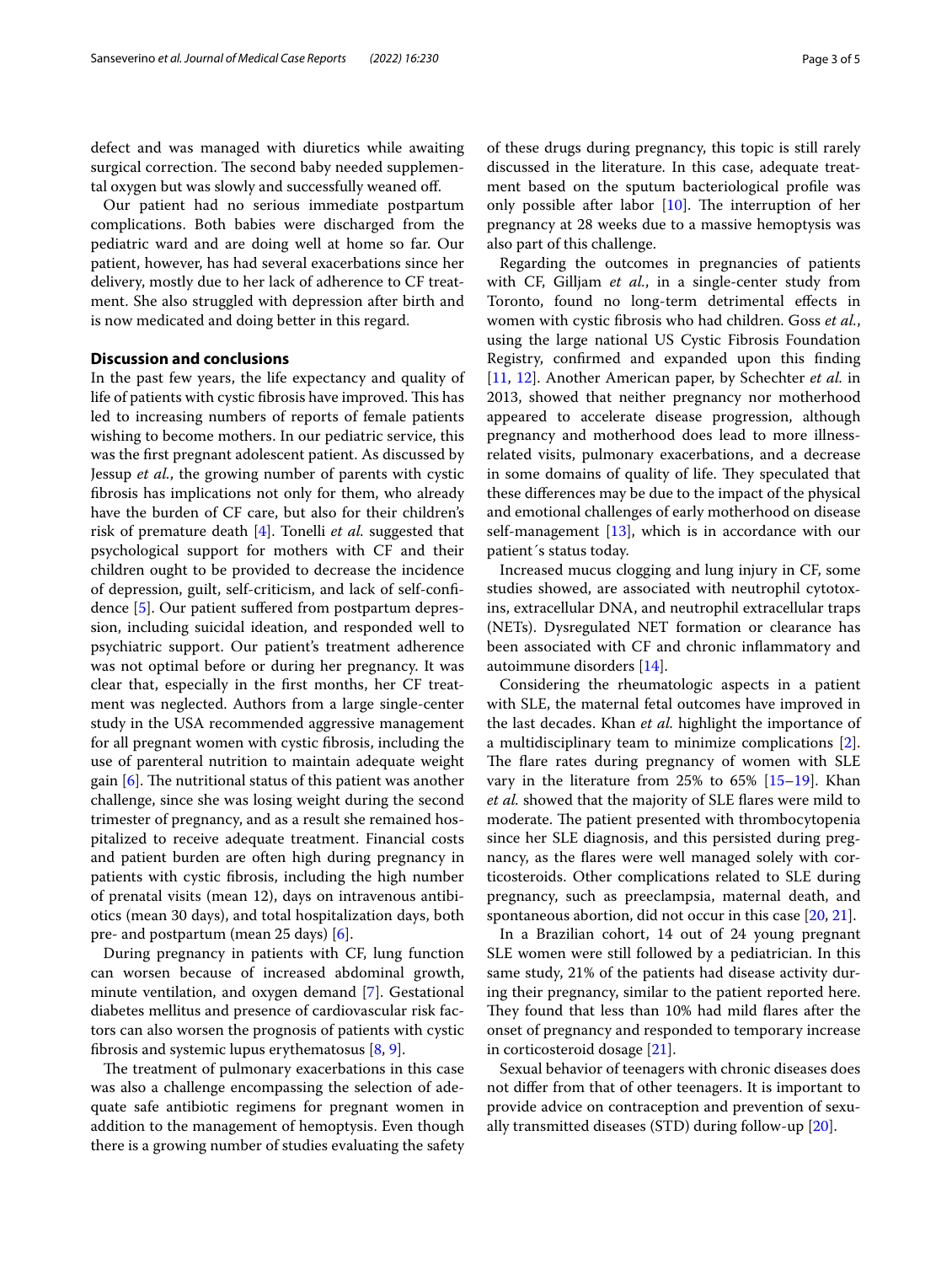<span id="page-3-7"></span>

| Table 1 Risks described in the literature for each comorbidity |  |  |
|----------------------------------------------------------------|--|--|
|----------------------------------------------------------------|--|--|

| Risk attributed to each disease Teen pregnancy | CF pregnancy                           | <b>SLE pregnancy</b>     |
|------------------------------------------------|----------------------------------------|--------------------------|
| Preterm birth                                  | Preterm birth                          | Preeclampsia             |
| Low birth weight                               | Exacerbation                           | Spontaneous abortion     |
| Fewer months breastfeeding                     | Requirement for mechanical ventilation | Increased rate of flares |
| Postpartum depression                          | Gestational diabetes                   | Death                    |
|                                                | Death                                  |                          |
|                                                | Infant with CF                         |                          |
|                                                | Acute respiratory failure              |                          |
|                                                | Acute renal failure                    |                          |
|                                                |                                        |                          |

Bold indicates those present in our patient

Considering the complexity of this case, in which multiple comorbidities conspired to bring about an unfavorable outcome, our success was unexpected when we consider that both twins, although prematurely delivered, survived without major complications and the mother had an uneventful post-delivery outcome. These positive results came as a consequence of a multidisciplinary approach; however, the risks involved were so high that major efforts are to be taken by our medical community to prevent unplanned pregnancies in all patients with CF, especially when a serious comorbidity like the one in this case is present.

In Table [1,](#page-3-7) the comorbidities our patient presented during pregnancy are shown in bold.

#### **Abbreviations**

CF: Cystic fbrosis; SLE: Systemic lupus erythematosus; CFFPR: Cystic Fibrosis Foundation Patient Registry; ANA: Antinuclear antibody; VDRL: Venereal Disease Research Laboratory; FVC: Forced vital capacity; FEV1: First second of forced expiratory volume; ICU: Intensive care unit; NETs: Neutrophil extracellular traps.

#### **Acknowledgements**

We would like to acknowledge everybody on the CF multidisciplinary team of Hospital de Clínicas de Porto Alegre, the rheumatology team, the gynecology team, and the neonatologist as well as the radiologist team. Without their hard work, this patient outcome would have been possible.

#### **Author contributions**

All authors have contributed in the process of writing and reviewing this paper. PBS gathered all data for this paper and was deeply involved in the writing process. AH was the attending physician for this patient since her arrival in the CF team and analyzed all data regarding CF. MSF contributed to the review of CF data and the manuscript. MTVS and MSM analyzed all data regarding genetics. SM was involved in the rheumatologic care and analyzed the respective data. PJCM was involved in the analysis of CF data and reviewed the fnal manuscript. All authors read and approved the fnal manuscript.

#### **Funding**

No funding was obtained.

#### **Availability of data and materials**

The patient's data available in this paper are in the patient's records in Hospital de Clínicas de Porto Alegre.

#### **Declarations**

#### **Ethics approval and consent to participate**

This case report was approved by the ethics committee of Hospital de Clínicas de Porto Alegre da Universidade Federal do Rio Grande do Sul-HCPA (CAAE: 91638818.6.0000.5327) as part of a masters project on CF. The patient provided consent to participate in this project.

#### **Consent for publication**

Written informed consent was obtained from the patient and the patient's parent for publication of this case report and any accompanying images. A copy of the written consent is available for review by the Editor-in-Chief of this journal.

#### **Competing interests**

There are no competing interests.

#### **Author details**

<sup>1</sup> Universidade Federal do Rio Grande do Sul-PPG Saúde da Criança e do Adolescente, Ramiro Barcelos 2400 /sala 220, Atanásio Belmonte 515/502, Porto Alegre, RS 90520550, Brazil. <sup>2</sup> Hospital de Clínicas de Porto Alegre, Ramiro Barcelos 2350 /sala 1131, Porto Alegre, Brazil. <sup>3</sup> Hospital de Clínicas de Porto Alegre, Ramiro Barcelos 2350, Porto Alegre, Brazil. <sup>4</sup>Universidade Federal do Rio Grande do Sul-Serviço de Genética HCPA, Ramiro Barcelos 2350, Porto Alegre, Brazil.<sup>5</sup> Hospital de Clínicas de Porto Alegre-Serviço de Genetica, Ramiro Barcelos 2350, Porto Alegre, Brazil.

#### Received: 16 March 2021 Accepted: 1 April 2022 Published online: 31 May 2022

#### **References**

- <span id="page-3-0"></span>Verhaeghe C, Delbecque K, de Leval L, Oury C, Bours V. Early inflammation in the airways of a cystic fbrosis foetus. J Cyst Fibros. 2007;6(4):304–8.
- <span id="page-3-1"></span>2. Khan A, Thomas M, Symala Devi PK. Pregnancy complicated by systemic lupus erythematosus and its outcome over 10 years. J Obstet Gynaecol. 2018;38(4):476–81.
- <span id="page-3-2"></span>3. McLennan AS, Gyamf-Bannerman C, Ananth CV, Wright JD, Siddiq Z, D'Alton ME, *et al*. The role of maternal age in twin pregnancy outcomes. Am J Obstet Gynecol. 2017;217(1):80.e1-80.e8.
- <span id="page-3-3"></span>4. Jessup M, Li A, Fulbrook P, Bell SC. The experience of men and women with cystic fbrosis who have become a parent: a qualitative study. J Clin Nurs. 2018;27(7–8):1702–12.
- <span id="page-3-4"></span>5. Tonelli MR, Aitken ML. Pregnancy in cystic fbrosis. Curr Opin Pulm Med. 2007;13(6):537–40.
- <span id="page-3-5"></span>6. Cheng EY, Goss CH, McKone EF, Galic V, Debley CK, Tonelli MR, *et al*. Aggressive prenatal care results in successful fetal outcomes in CF women. J Cyst Fibros. 2006;5(2):85–91.
- <span id="page-3-6"></span>7. Ahluwalia M, Hoag JB, Hadeh A, Ferrin M, Hadjiliadis D. Cystic fbrosis and pregnancy in the modern era: a case control study. J Cyst Fibros. 2014;13(1):69–73.